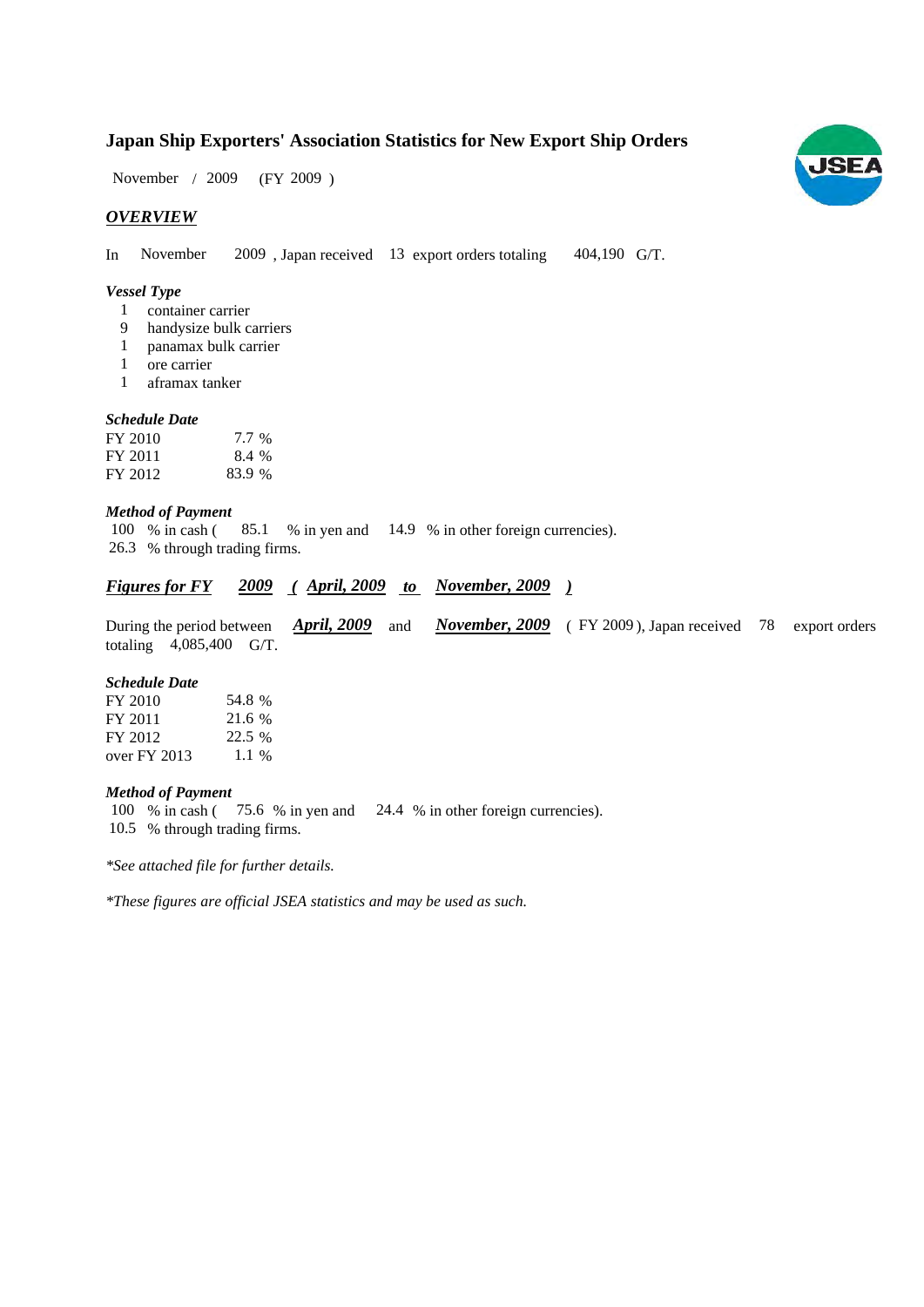## New Export Orders Placed in November 2009 (FY 2009) Based on Fiscal Year

No. G/T No. G/T No. G/T No. G/T No. G/T No. G/T No. G/T No. G/T $G/T$ General Cargos ( 15 712,580 2 144,000 1 72,000 0 0 1 105,900 1 105,900 5 427,800 5 427,800 Bulk Carriers | 276| 11,078,040|| 32| 1,259,360| 10| 567,550| 3| 102,900| 3| 92,100| 11| 237,890| 59| 2,259,800|| 77| 2,861,260 Tankers | 39 2,770,610 7 722,500 0 0 0 3 440,600 1 160,300 1 60,400 12 1,383,800 20 1,937,050 Combined Carriers 0 0 0 0 0 0 0 0 0 0 0 0 0 0 0 0Others | 0 | 0 || 2 | 14,000 || 0 | 0 | 0 | 0 | 0 | 0 | 2 | 14,000 | Total 330 14,561,230 43 2,139,860 11 639,550 6 543,500 5 358,300 13 404,190 78 4,085,400 104 5,240,110 FY 2008 / FY2007 (%) | \* 53.2 | 27.1 | 33.2 | 24.5 | 62.7 | 76.5 | 31.1 | \*\* 27.4 In CGT | | 6,704,499 | | 925,427 | | 262,686 | | 238,462 | | 141,140 | | 196,612 | | 1,764,327 | | 2,338,674 Description Apr 08 to Mar 09 Apr 09 to Jul 09 August 2009 September 2009 October 2009 November 2009 Apr 09 to Nov 09 Jan 09 to Nov 09

*Figures for shipbuilding orders of 500 G/T and over for export as steel vessels placed with JSEA members are covered.*

\*FY 2008/FY2007

\*\*Calendar Year 2009

JSEA (December 2009)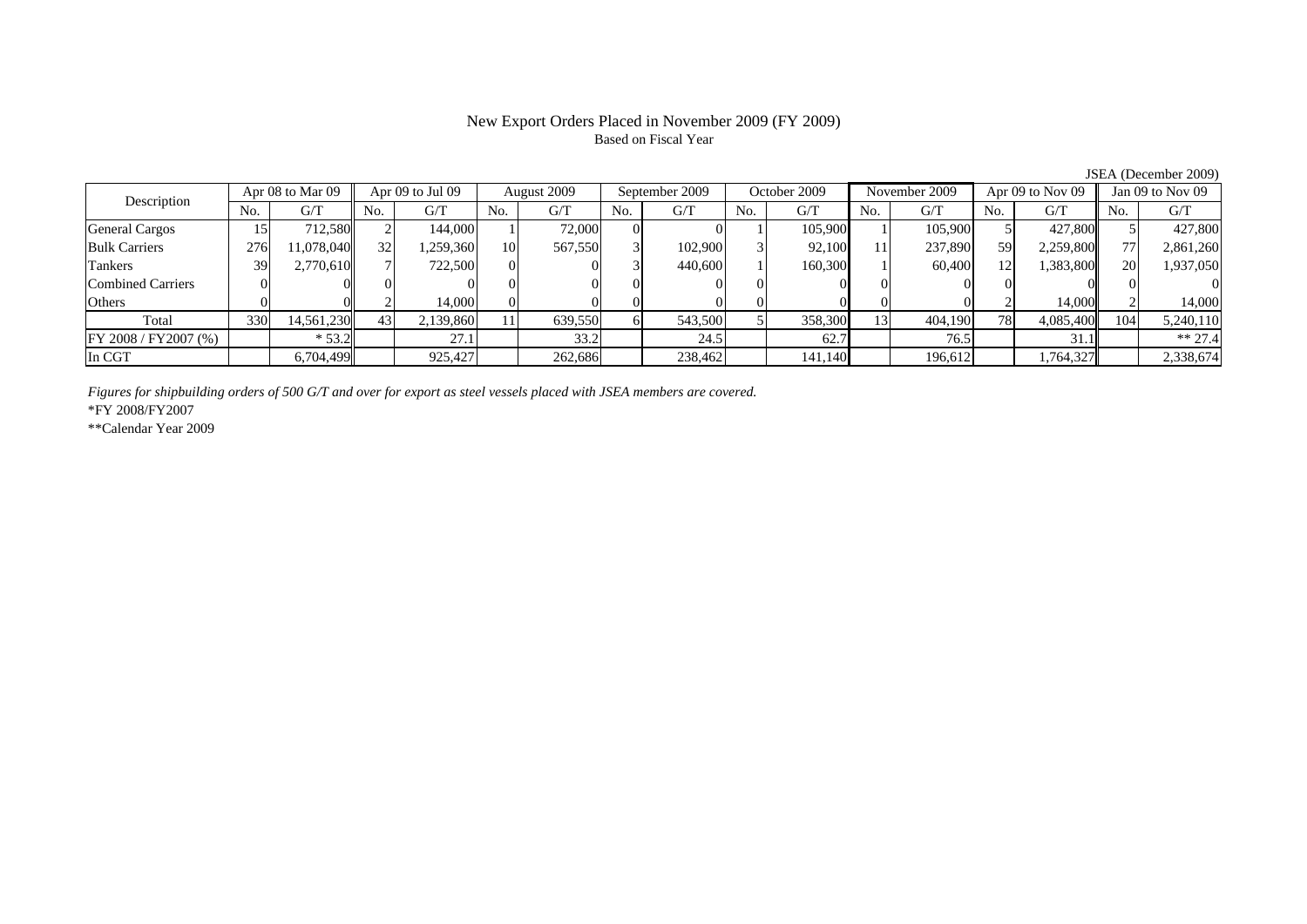## Export Ships Delivered in November 2009 (FY 2009) Based on Fiscal Year

JSEA (December 2009)

| Description              |     | Apr 08 to Mar 09 | Apr 09 to Jul 09 |            | August 2009 |         | September 2009 |           | October 2009    |           | November 2009 |           | Apr $09$ to Nov $09$ |            | Jan $09$ to Nov $09$ |            |
|--------------------------|-----|------------------|------------------|------------|-------------|---------|----------------|-----------|-----------------|-----------|---------------|-----------|----------------------|------------|----------------------|------------|
|                          | No. | G/T              | No.              | G/T        | No.         | G/T     | No.            | G/T       | No.             | G/T       | No.           | G/T       | No.                  | G/T        | No.                  | G/T        |
| <b>General Cargos</b>    | 28  | 1,062,439        | 61               | 222,487    |             | 187,744 |                | 115.958   |                 |           |               |           |                      | 526.189    | <b>20</b>            | 978,365    |
| <b>Bulk Carriers</b>     | 216 | 9,467,947        | 71 <sub>1</sub>  | 3,120,563  | 14          | 535,058 | 19             | 954,416   | 22              | 962,263   | 22            | 978,437   | 148                  | 6,550,737  | <b>210</b>           | 9,173,269  |
| Tankers                  | 94  | 5,227,663        | 33               | 1,588,0321 |             | 214,103 |                | 232,361   | 11 <sup>1</sup> | 771,345   |               | 205,823   | 59                   | 3,011,664  | 90                   | 4,861,471  |
| <b>Combined Carriers</b> |     |                  |                  |            |             |         |                |           |                 |           |               |           |                      |            |                      |            |
| Others                   |     | 7.000            |                  |            |             |         |                |           |                 |           |               |           |                      |            |                      |            |
| Total                    | 339 | 15,765,049       | 1101             | 4,931,082  | 24          | 936,905 | 26             | 1,302,735 | 33              | 1,733,608 | 25            | 1,184,260 | 218                  | 10.088.590 | 320                  | 15,013,105 |
| FY 2008 / FY 2007 (%)    |     | $*102.2$         |                  | 121.8      |             | 90.0    |                | 103.3     |                 | 111.1     |               | 85.4      |                      | 108.5      |                      | ** $103.9$ |
| In CGT                   |     | 7,653,058        |                  | 2,308,113  |             | 506,523 |                | 557,180   |                 | 720,181   |               | 580,378   |                      | 4,672,375  |                      | 7,112,733  |

*Deliveries of new shipbuilding orders of 500 G/T and over for export as steel vessels placed with JSEA members are covered.*

\*FY 2008/FY2007

\*\*Calendar Year 2009